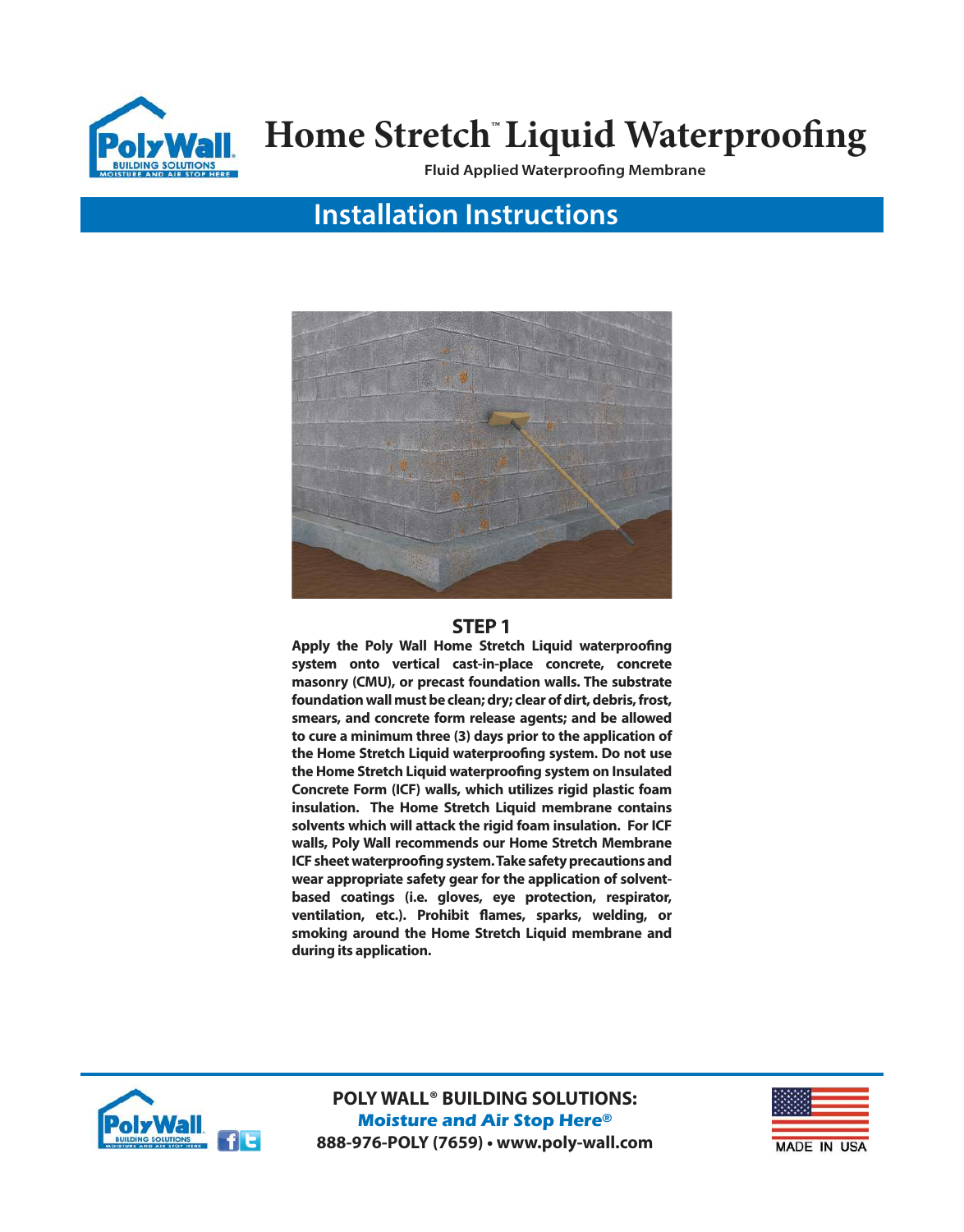

**Fluid Applied Waterproofing Membrane**

## **Installation Instructions**



### **STEP 2**

**Minor voids in the foundation wall, as well as wall control joints, are to be filled and sealed with Poly Wall Blue Barrier Joint Filler 2200. Application of the Blue Barrier Joint Filler 2200 can be executed either before or after the application of the Poly Wall Home Stretch Liquid waterproofing membrane. Allow the Blue Barrier Joint Filler 2200 a minimum 24 hours to dry/cure skin before covering with the Home Stretch Liquid, adding additional time for lower ambient and surface temperatures. A primer is not required to install Home Stretch Liquid onto castin-place concrete or concrete masonry (CMU) foundation walls. Install the membrane directly over clean and dry foundation walls in ambient and surface temperatures between 0 (F) and 120 (F).**



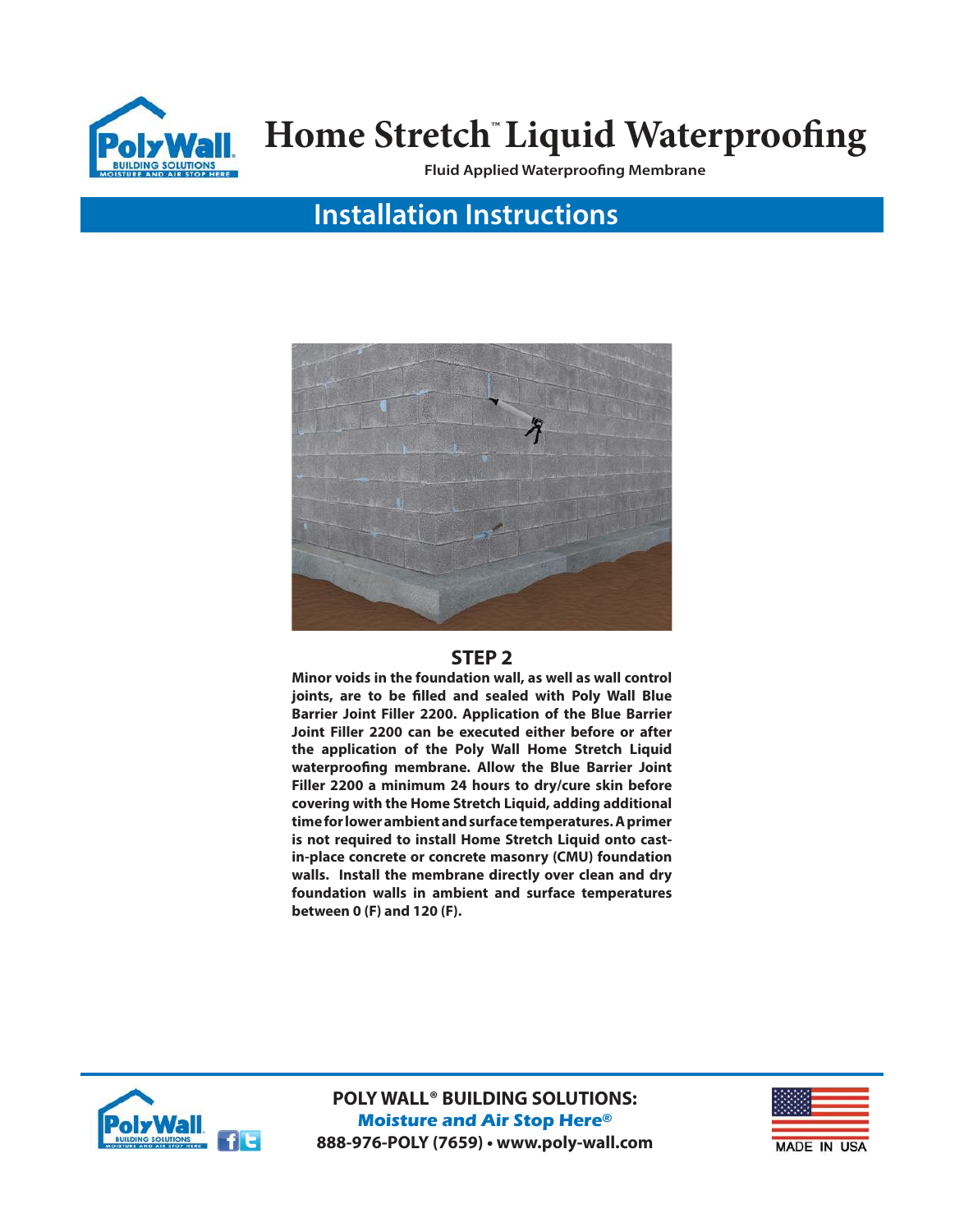

**Fluid Applied Waterproofing Membrane**

## **Installation Instructions**



#### **STEP 3**

**Apply Home Stretch Liquid evenly to the foundation wall in one or more coats using airless spray equipment, brush, or roller, to achieve a continuous film at the desired coverage rate of 27 square feet per gallon (60 mils wet in total). For roller applications, a 3/8" or 3/4" nap cover is recommended. Home Stretch Liquid dries to a total average thickness of 30 mils. Coverage rates will vary inversely related to the concrete substrate texture and porosity. Drying in direct sunlight and temperatures above 65°F (18°C) can cause blistering of Home Stretch Liquid. Where said exposure can't be avoided, apply the waterproofing membrane in multiple coats of 20 to 30 mils wet, allowing each application layer to dry a minimum twenty-four (24) hours before applying the next layer. Apply Home Stretch Liquid from the bottom of the foundation wall to align with finish grade.** 



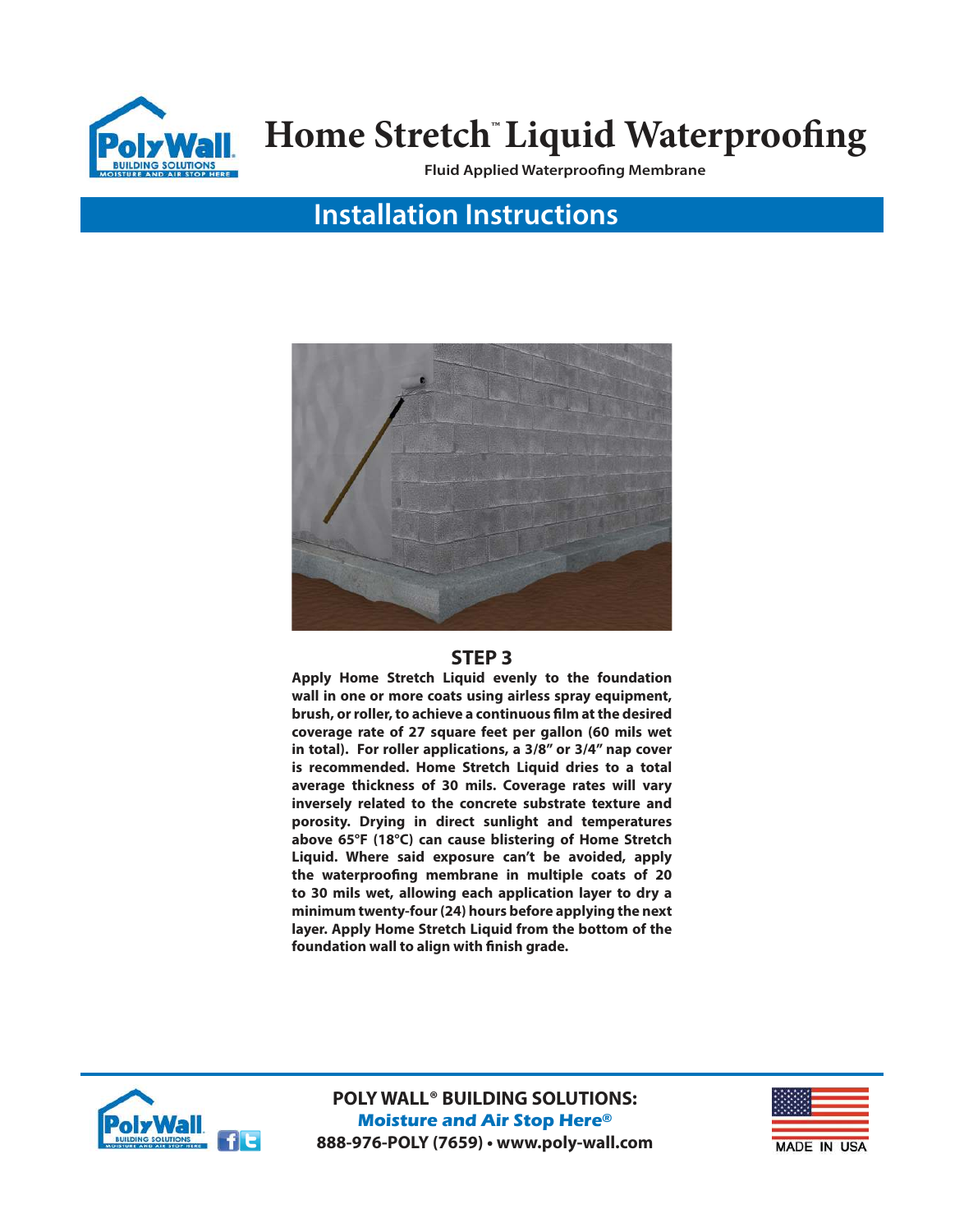

**Fluid Applied Waterproofing Membrane**

## **Installation Instructions**



#### **STEP 4**

**For applications with an airless sprayer, use 3700 to 4000 PSI stall pressure and a 0.037-inch reversible tip. Allow the Home Stretch Liquid application to dry for a minimum twenty-four (24) hours, and then inspect for complete and continuous coverage. During the inspection, apply additional Home Stretch Liquid material as needed to provide a complete and continuous membrane, then allow an additional minimum twenty-four (24) hours for the additional material to dry before continuing work on the foundation wall surface. Drying in direct sunlight and temperatures above 65°F (18°C) can cause blistering of Home Stretch Liquid. Where said exposure can't be avoided, apply the waterproofing membrane in multiple coats of 20 to 30 mils wet, allowing each application layer to dry a minimum twenty-four (24) hours before applying the next layer. Apply Home Stretch Liquid from the bottom of the foundation wall to align with finish grade. When continuing the Home Stretch Liquid above grade level is required to reach the top of foundation, apply Poly Wall Aluma Flash PLUS or metal flashing over all of the Home Stretch Liquid above grade, with its lower edge a minimum of four (4) inches below grade, to protect the installed Home Stretch Liquid from UV exposure beyond its 30 day limit.**



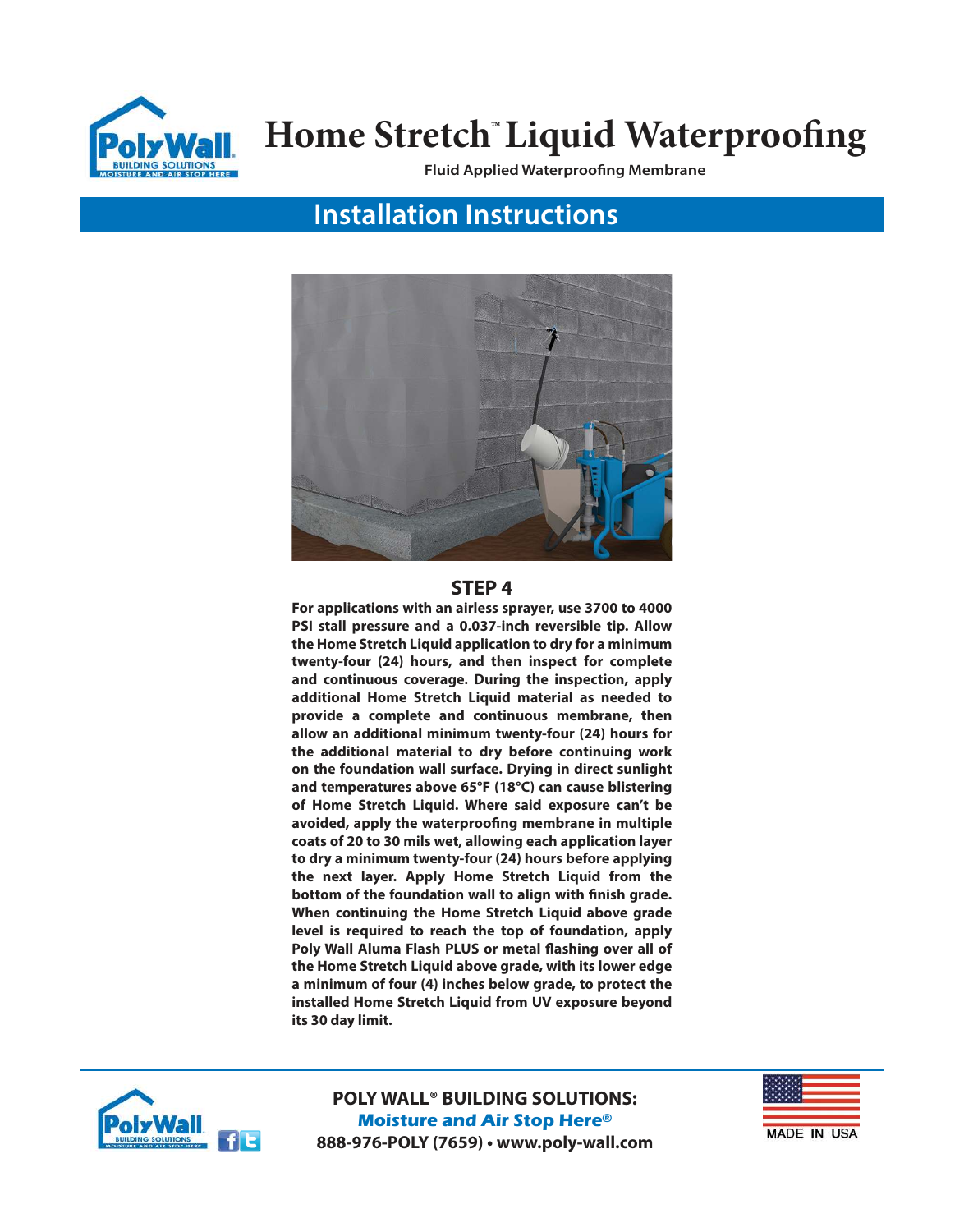

**Fluid Applied Waterproofing Membrane**

## **Installation Instructions**



### **STEP 5A**

**Apply a 3/4-inch, tooled bead of Poly Wall Blue Barrier Joint Filler 2200 at the intersection of the vertical foundation wall and the horizontal footer face prior to the Home Stretch Liquid application.**



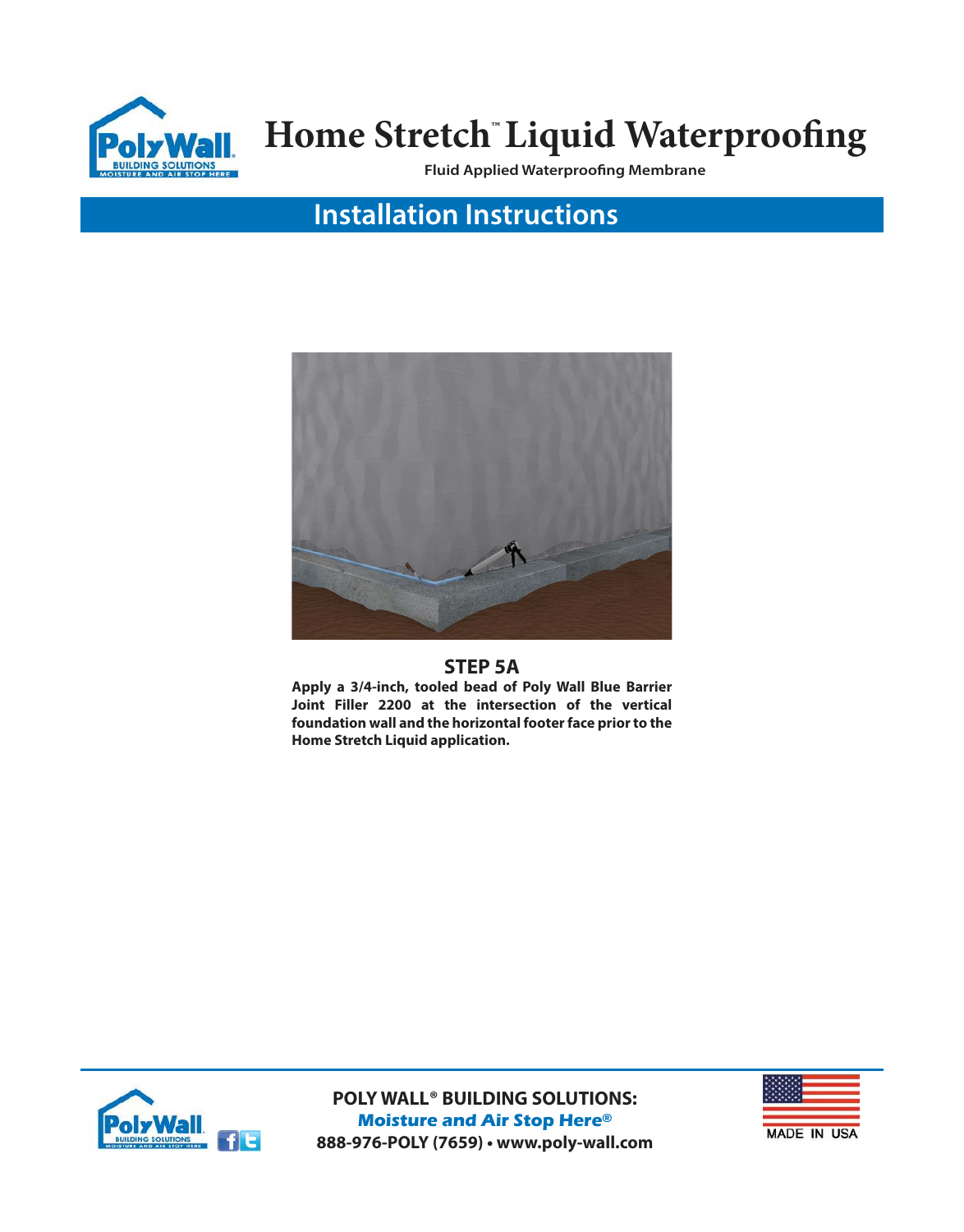

**Fluid Applied Waterproofing Membrane**

## **Installation Instructions**



### **STEP 5B**

**If Home Stretch Liquid is continued at the base of the foundation wall onto the footer, apply a 3/4-inch, tooled bead of Poly Wall Blue Barrier Joint Filler 2200 at the intersection of the vertical foundation wall and the horizontal footer face prior to the Home Stretch Liquid application.**